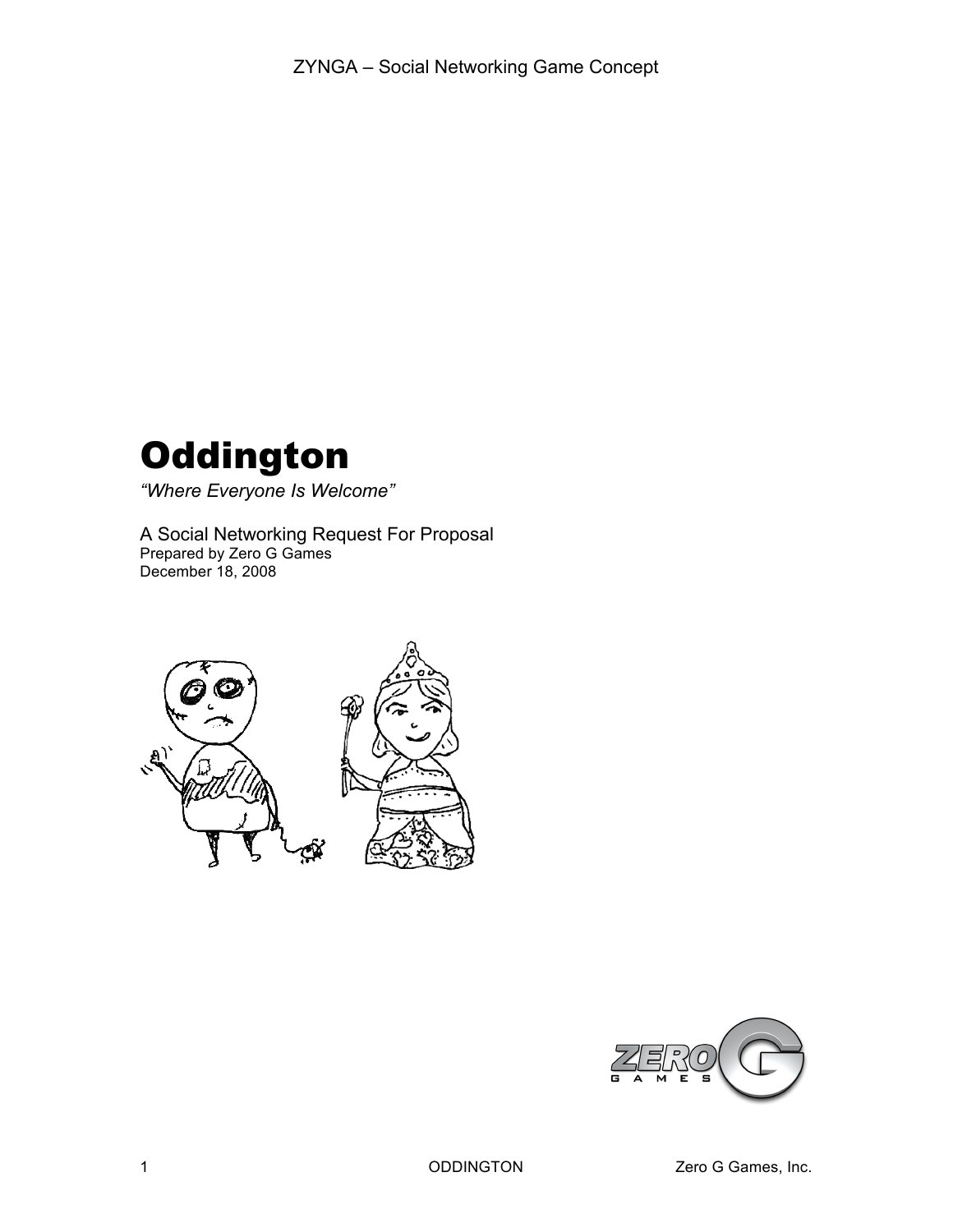### Pet Society Game Design Recap

Pet Society brilliantly disguises a single player transactional game that uses communitygenerated avatars to create loveable single player interactions as a multiplayer live interactive game.

The game is divided into four key areas that represent the game's strengths:

- Interacting with your pet
- Interacting with friend's pet in single player mode
- Shopping for your character and home
- Competing in a single player race with friend's pet

### **Pet Society - Community Dynamics**



#### **What Pet Society Is Not**

Pet Society is not a multiplayer title. At no point is there any benefit from two people being logged in at the same time other than getting notifications of things that happen when they weren't there. The up coming Café will undoubtedly introduce a chatroom feature that will be constrained to the minimal overlap of mutual friends to create any level of live communication. Given that Facebook already possesses a live chat feature in the lower right hand corner, the Café veneer may not stimulate existing product loyalty.

#### **Dead AI**

Pet Society reinforces in many ways that you are alone in the game. Aside from friend's pets that randomly appear on the street, and an occasional wave hello, no serious attempt has been made the breathe life into the community of pets that make up your neighborhood.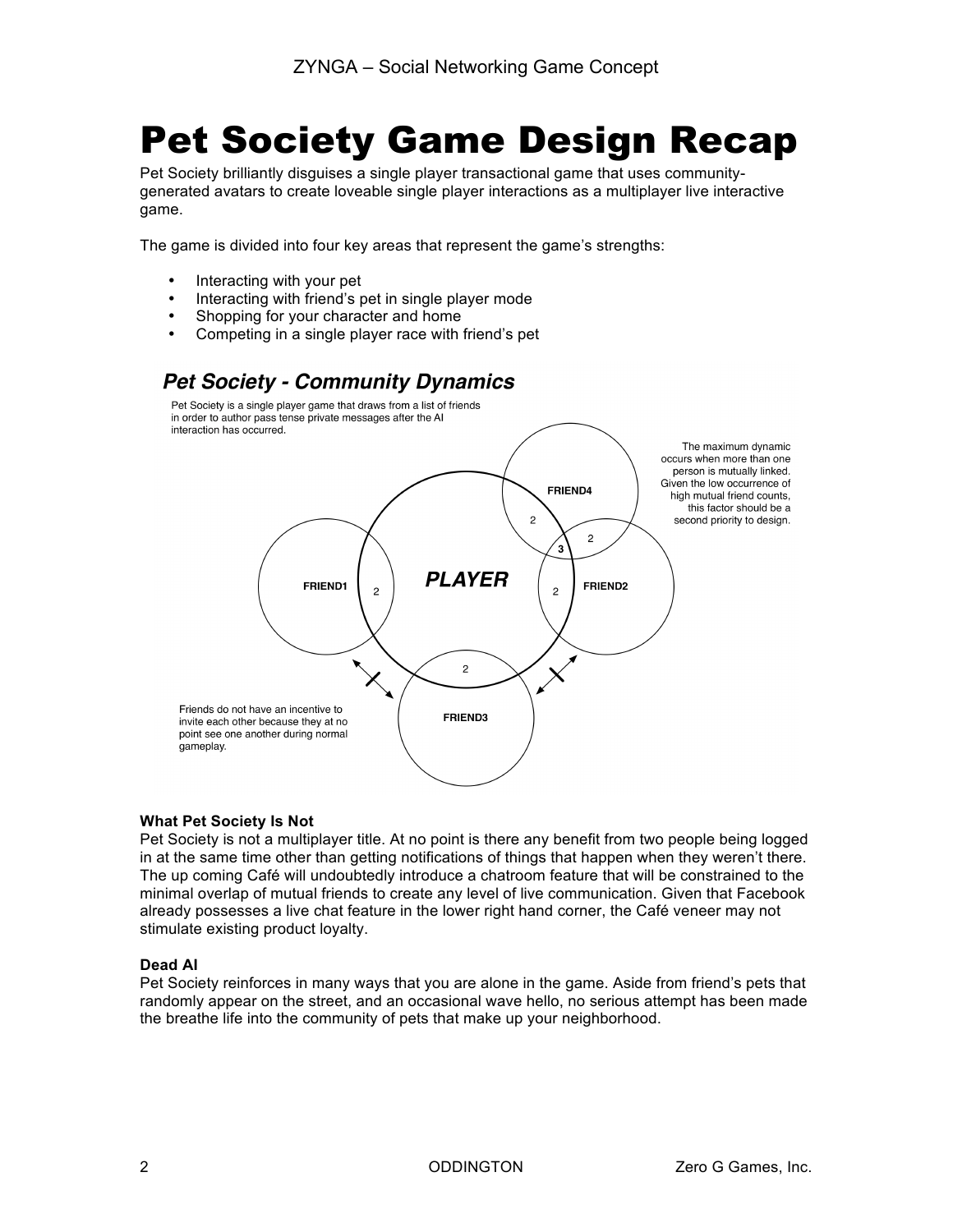## Brief of Oddington

Oddington is a loveable world populated with highly customizable and cute creatures. Invited to interact with friend's creatures, Oddington supports the cornerstone of Social Networking principles.

#### **Social Networking Bedrock**

Social Networks are about individual expression and social interaction. One desires to create an online web page that best represents their inner self while using the platform to gain or deepen friendships. Our proposal will borrow mechanics from the existing Pet Society game, and greatly enhance areas of personal and social expression for the benefit of enriching the player's existing friendships online.

Oddington uses traditional mechanics such as:

- Playing with your creature
- Visiting friend's creatures
- Competing with friends in single player games
- Customizing ones character and or home
- Purchasing Creature Bucks to speed up and enhance all the above

Unique Features to Oddington include:

- Choosing to move into another character's home to replicate real world relationships.
- Building home improvements that your friends can choose to help you with while they're logged out of their creature.
- Displaying friendship meters to indicate how much a friend has helped you over time.
- Give the player an option to continue with a task while logged off.
- Play games that output customizable items that can then be given to a friend to better match their preferences in real life.
- Work at an optional job
- Help a friend with a home improvement or invention project<br>• Support the addition of pets for your creature
- Support the addition of pets for your creature.

#### **Target Demographic**

Oddington appeals to any member of either Facebook or MySpace who enjoy social networking games. The visual theme of the game allows younger players to create creatures that match their inner concepts of fun, while older players will undoubtedly take the creature creation options to the next level of customization and real world expression.

To the degree that 45+ members of either Facebook or MySpace would find a social networking game appealing, Oddington should provide a comfortable home for their sensibilities through creature expressions and attire that allow them to create "executive" or "mature" versions of the population.

The creature population of Oddington is diverse and filled with male, female, and gender free creature options.

#### **Oddington Expansion**

Given the online nature of the social networking site APIs and delivery of the world content, any platform that supports Flash can benefit from a light version of the game (save iPhone). Should Zynga choose to port the Flash client to Objective C or other platform technologies specific to the mobile device or other handheld platforms, Oddington could be ported to any platform regardless of its Flash origins.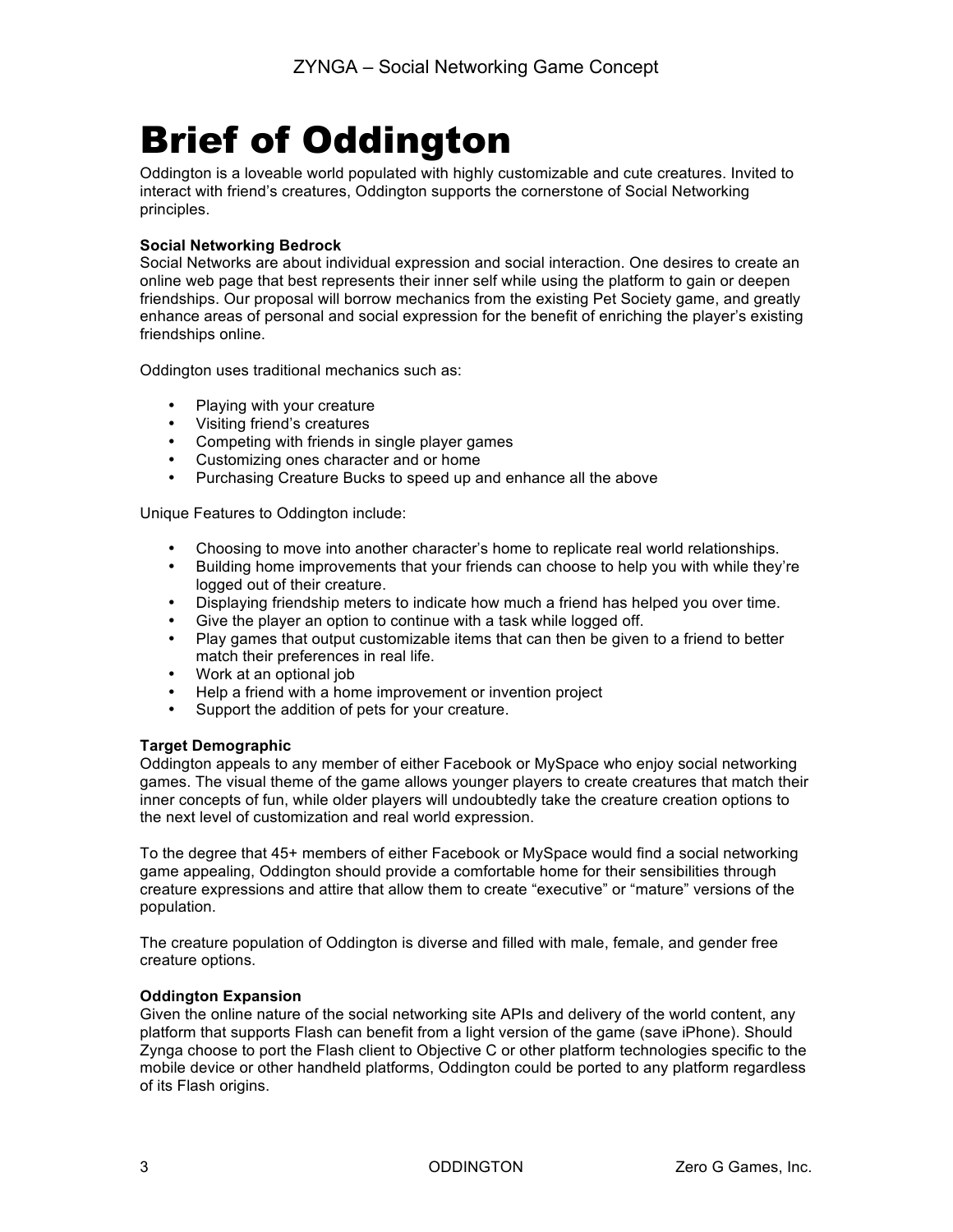# Top Three Selling Points

Given the constrained nature of social networking platforms that force the player to be limited to their friend's lists, Oddington works with this limitation by improving many areas of social expression and interaction with friends.

#### **Modeling Real Social Networks**

Members of Facebook and MySpace work hard to build destination sites for their friends and family to interact with. In the case of MySpace they customize their page theme, and in both cases, they upload their photos, videos, and other links and meta information about themselves to paint the best possible image of who and what they are. Oddington capitalizes on this desire by allowing players to highly customize their material possessions, and their in game relationship maps.



It has become a growing phenomenon for families to tag their vehicles with stickers that indicate how many members are in their family. Facebook has added the connection between spouses and or significant others. Oddington allows players to "move in" with each other and share in the excitement of decorating a home. Players who are "roommates" can clean, feed, and stimulate each other while the other is not logged in.

#### **Externalizing Connections**

Other social network games do a great job of allowing players to interact, but few allow others to see the friendship connections between players. Oddington displays a meter that represents the social connection between two friends. In the event that a mutual friendship allows a player to see the relationship between others, a group panel is displayed to let others know just how connected others are in the game.

The friendship meter is enhanced by how often the player helps, gifts, or positively interacts with other players. Should a player fail to interact in a positive way over time, the meter goes down at a fraction of the speed it filled up, unless specifically negative interactions are done.

#### **Benefitting Social Exchange**

Any social networking site contains ample information about the average person once a friendship has commenced. In the event that someone is trying to enhance their bond with another, they will read up one a person's profile and use that information to improve the quality of their exchanges with that person.

Oddington rewards this due diligence by providing games that output an invention that can be customized and later given as a gift to another. A test case might have a female being pursued by two males. Both males work to create an item that is later given to her. One male gave her a pink item, while the other gave her a purple



item. One male read her profile and learned that she hates pink, while the other fails to make the connection, because he did not see the value in being "social" on a social network.

The feature of customizing an item to share with another includes the highest level of selfexpression. Social games of all genres have benefitted greatly from providing a core level of unique customization for items and overall attire. Oddington allows for this core factor while enhancing the activity in the form of "thoughtful" gift giving.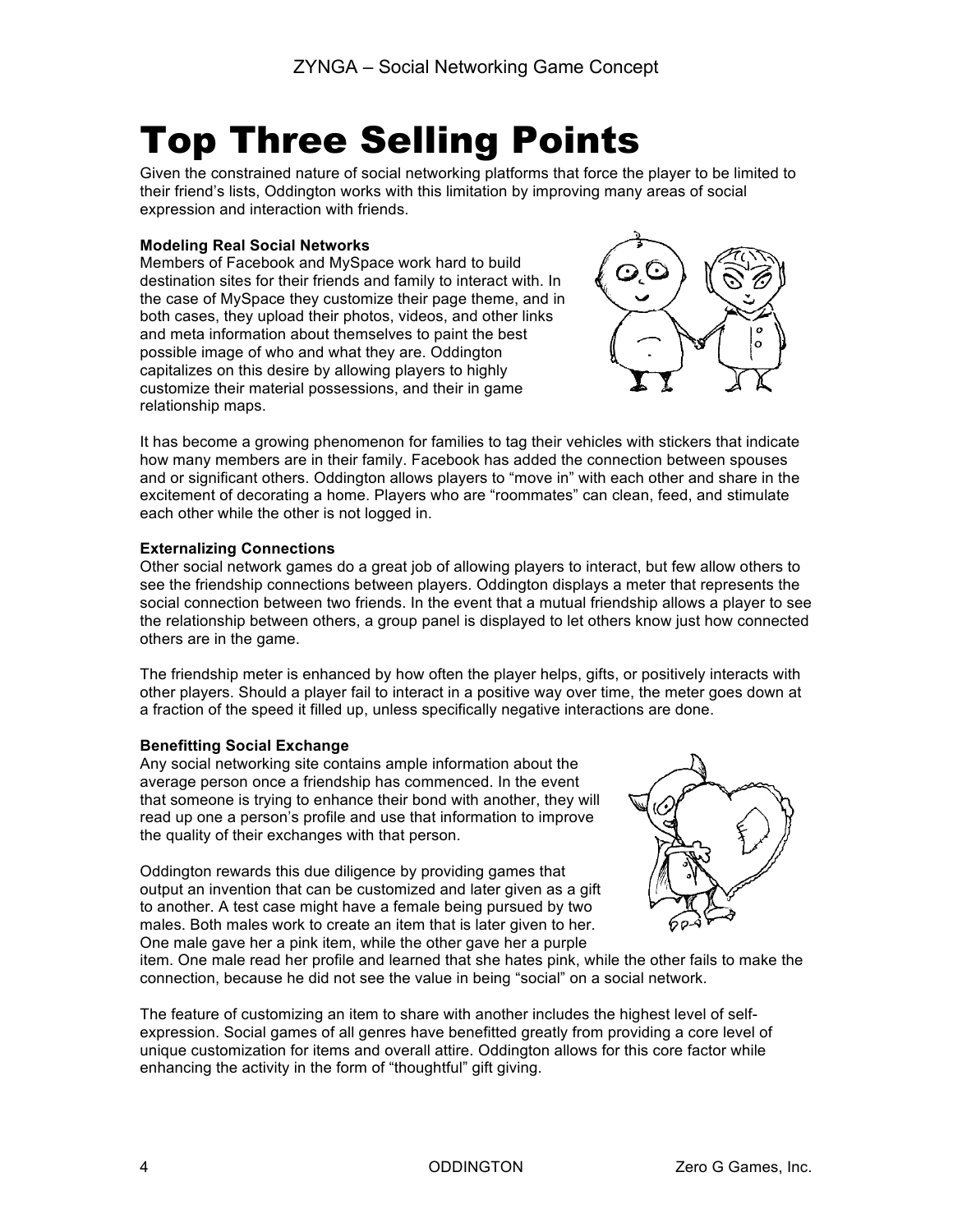### Additional Features

#### **Home Improvements**

Using currency is definitely a great way to improve a creature's world, but so is hard work. Creature's love to work, and this opens up two distinctively great uses of a single feature.

Let's say a player would like to embark on a big home improvement, but they don't want or don't have the money to do it instantly. They can elect to add a home improvement that might take days, weeks, or months. A friend can help speed up this construction by devoting their creature to your project. This increases the friend meter between those to creatures, and reduces the overall amount of time to finish. True friends are often discovered in times of need. We believe this feature will highlight the true integrity of an individual's character in game.

Every creature has the option of picking which activity they'd like to do when not being visited by their player. All the imaginable benign activities are available, but helping a friend is one of the most satisfactory. Of course, working on your own project is also good.

We believe this feature adds a benefit to return to gameplay even if life gets busy. You're creature has been at work is what the player thinks as their day gets too overwhelming to visit.

#### **Getting a Job**

Let's face it, watching someone work can be more fascinating than doing the job ourselves. Oddington provides an array of jobs that are attended when the player is both onscreen and away from the game.

A generic building is in the main downtown area, and is customized visually to match the job selected by the player. The player's creature enters the building and goes through a series of animations that include a mini-game of mouse clicks and keyboard entries that late determine how successful the day was.

If the player assigns their creature to work while they're away, the amount of Creature Bucks earned is substantially less, but more than looking for coins in trees. We believe this feature is superior to random lotteries being awarded every few hours.

#### **Getting a Pet**

Pet lovers, and not the virtual kind, love and consider their pets just as important as humanoid relatives. Oddington duplicates much of the creature creation technology to allow the player to add a pet to their household.

We feel the feature of a pet is an excellent way to drive Creature Buck sales especially given the billions of dollars humans spend on their real pets. The catalog of pet bodies and accessories *MUST* be vast from day one. It is destine to be copied shortly after initial release.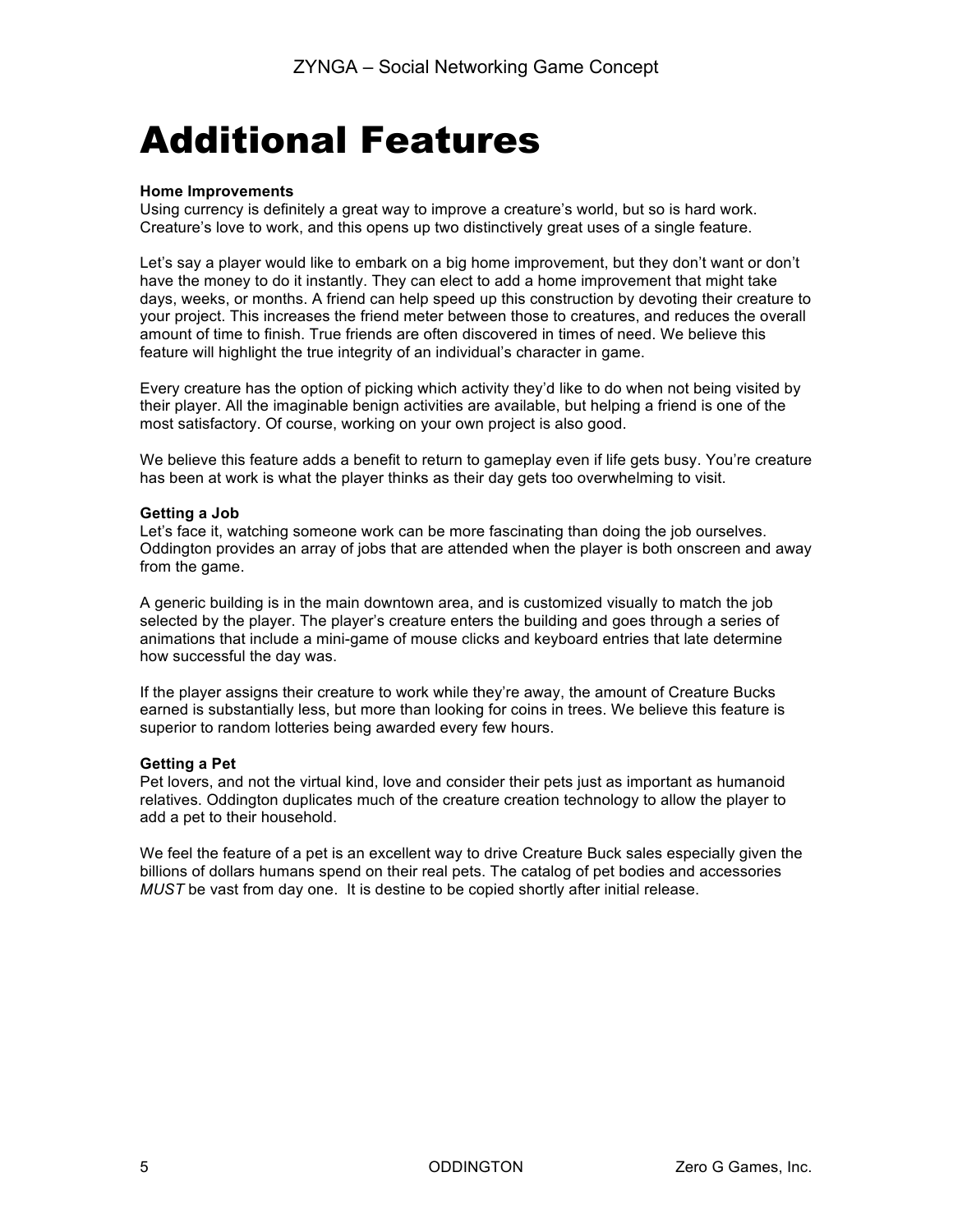### Core Game Loop

Oddington invites the player to go down several paths of interactive social behavior that will be tough to fully experience in a few sessions. The players will repeat a pattern of:

- Being greeted with Creature Bucks earned while offline
- Reviewing any gifts, creature mail, or messes the "roommate" might have left behind<br>• Visit friends
- Visit friends<br>• Go to option
- Go to optional job
- Compete with friends
- Work to create a customizable gift for a friend
- Help a friend with a project at their home
- Play with your pet
- Review how current investments will earn more Creature Bucks!

#### **Driving Revenue**

Oddington provides a rich environment and a wealth of options for players to express themselves through their actions. Due to the instant impact on creating and giving customized gifts to friends and family, the benefit of purchasing Creature Bucks is enhanced due to the impact it has on a player's friends. Here are some examples:

- If a person desires to enhance a friendship in a unique way, spending \$10 to purchase 10,000 Creature Bucks will open up customizing options at the factory thus maximizing their ability to make that impression.
- Two players that have recently moved in with each other will find the single player household constrained, and therefore will desire a bigger space. Purchasing Creature Bucks will be the only way to quickly solve this need unless the players are long time members.
- Someone who has a pet in the real world might want to make sure that their virtual pet looks as close to their real pet as possible, and therefore will cut the time investment down by purchasing this power.
- The root anchor is in self-expression. Finding the right clothing, look and feel, and overall environment at home will demand a relatively substantial level of currency. Either the player will devote a significant level of personal time playing to earn, or cut to the reward using a credit card. An indicator of how valuable a home is presented on the outside will also stimulate competition amongst friends.

#### **Session Metrics**

Given the rich nature of the Oddington universe that contains individual homes, businesses, and factories, the amount of time a player can spend in game just to touch all their available options once is significant. We estimate a minimum range between 10 to 20 minutes per session unless an individual is merely checking on the status of a project.

We will not attempt to estimate the average number of per player invites or acceptances.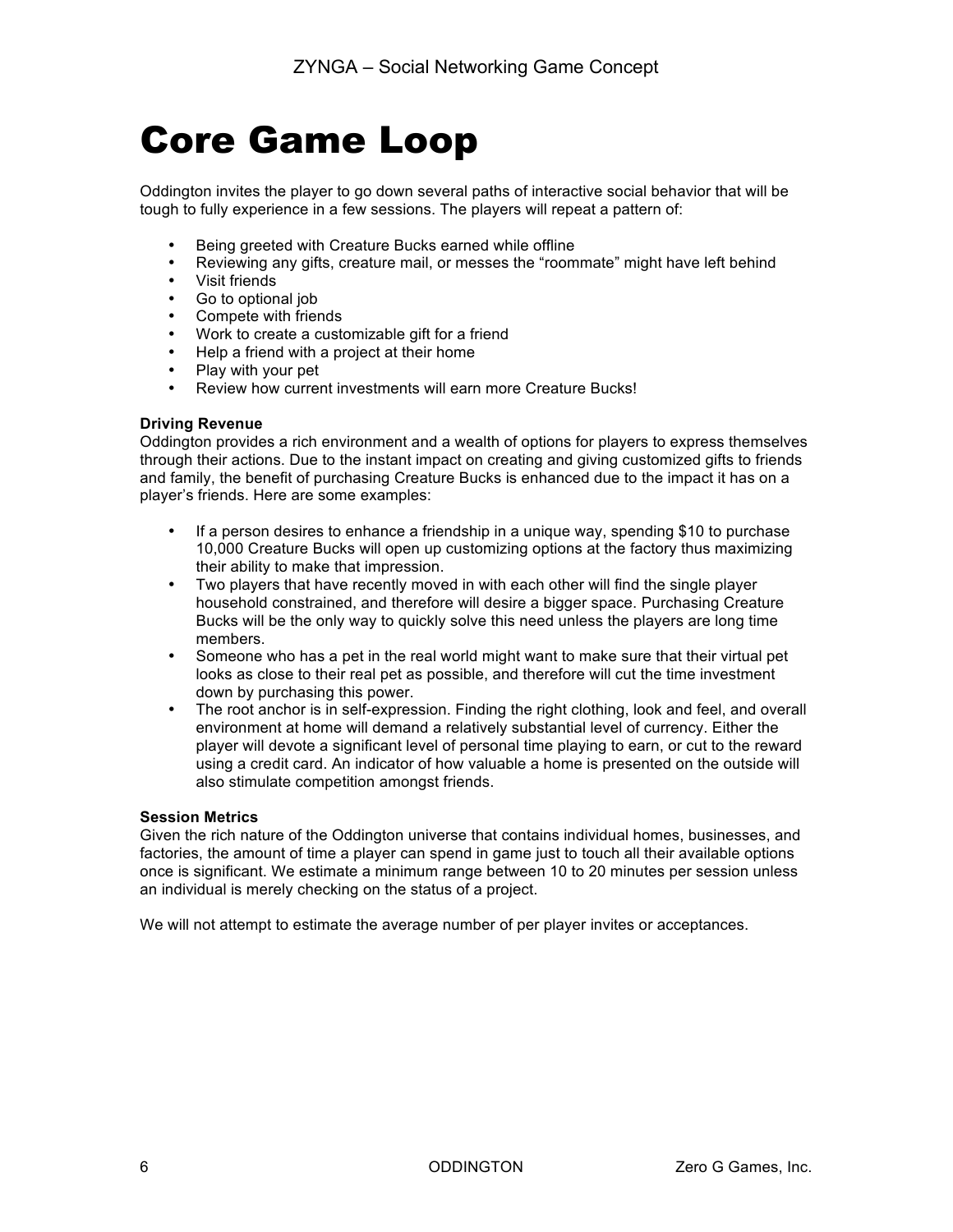### Risks

#### **Customer Conversion Factors**

Having worked in the social gaming community for the entire lifespan of Zero G Games, we feel the highest risk factors correlate directly with ones goal to attract customers from an existing product. Most online players have a very primitive opinion of why they choose to play games, and less features for more features is seldom an attractive attribute.

We feel strongly that any game that is expected to compete with Pet Society or like games has to at a minimum duplicate the existing feature set before it will be considered by the existing customer base. Casual players online are not routinely interested in how many advanced features they have. They invest a serious amount of their time and money in your competitors and need to see INSTANT reasons why your product is superior. We are confident that Oddington can do just that.

The moment a player sees a friend's Facebook box where two characters who have a relationship in real life are holding hands in their "family portrait" they will understand the difference in Oddington. The second that someone sees a customized gift that includes initials, colors, and other iconic real world preferences being exchanged between friends or lovers, they will get it instantly.

#### **Hitting Critical Mass Within Schedule and Budget**

Regardless of the allocated budget to the project, the clock is ticking for anyone wanting to take the number two let alone number one slot from games like Pet Society. The level of subtle games and critical character interactions is crucial to proving a competitive nature in game.

We believe that a roadmap for release can be determined once members of Zynga itemize the areas of Oddington they feel are critical for the first stage of release. We believe that the single feature that will have the largest short-term impact on the communities of Facebook and MySpace will be the ability to move in with each other. A customizable box that is inserted on the home page will let the world know that there is a "social" upgrade by moving to Oddington.